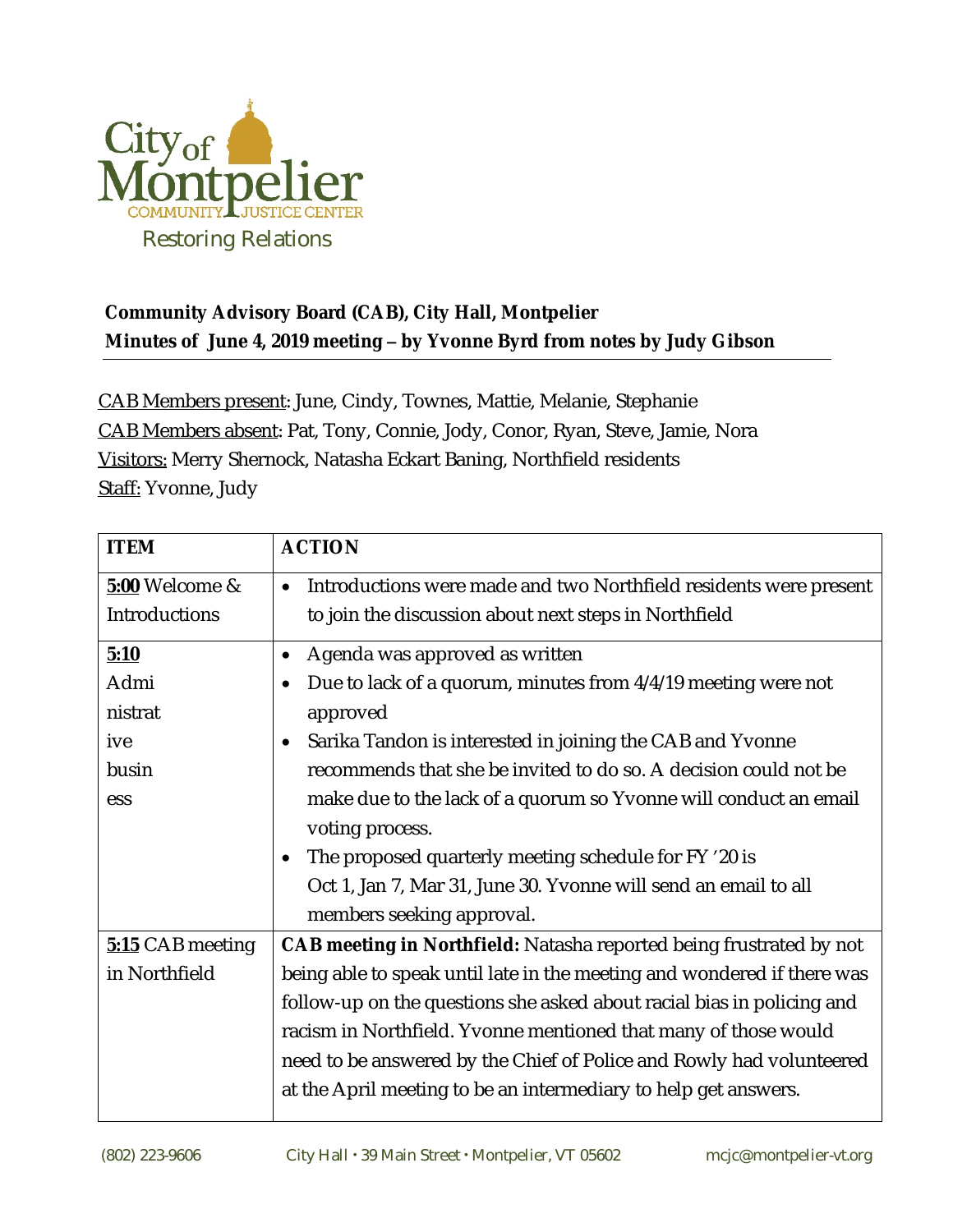|                                                     | The connection with police was very positive for the MCJC-we have<br>received eight direct referrals since then. Natasha reported on the work<br>she is doing at the elementary school to address racism in the<br>curriculum. Discussion about separate nature of college vs town.<br>Melanie added that there have always been divisions and she thinks it<br>is intentional.                                                                                                                     |
|-----------------------------------------------------|-----------------------------------------------------------------------------------------------------------------------------------------------------------------------------------------------------------------------------------------------------------------------------------------------------------------------------------------------------------------------------------------------------------------------------------------------------------------------------------------------------|
|                                                     | June talked about possibly connecting with the non-military students<br>since they are often the majority.                                                                                                                                                                                                                                                                                                                                                                                          |
|                                                     | Natasha wants the social justice aspect to be present in schools.<br>Training is needed on equity in all areas and should include Norwich<br>Security and NPD. Stephanie Jean talked about VSP Sgt. Miller<br>partnering with the NAACP and wanting to bring training to local<br>police. Yv suggested that Sarika could be a resource because of the<br>work she is doing with the MHS community. Townes talked about the<br>response to racial incidents at U32-students don't want to report it. |
|                                                     | Yv talked about the school referring students directly in lieu of<br>suspensions, other disciplinary action. Melanie said there will be a new<br>principal at Northfield HS so we should reach out to her.                                                                                                                                                                                                                                                                                          |
|                                                     | Next step: Meet with new principal of middle-high school. Melanie<br>and Natasha will take the lead on this and MCJC will respond when<br>Melanie and Natasha ask for help.                                                                                                                                                                                                                                                                                                                         |
|                                                     | Next step: Yvonne will reach out to Rowly about his work with NPD<br>and Norwich and possible training.                                                                                                                                                                                                                                                                                                                                                                                             |
|                                                     | Merry mentioned talking with game wardens about having them<br>represented on panels and get referrals to the RJP. Perhaps follow up<br>with this for the whole area rather than Northfield-specific because<br>community is affected.                                                                                                                                                                                                                                                              |
| 5:45 CAB meeting<br>in Waterbury /<br>Valley region | <b>Waterbury meeting</b> —maybe not do it as a CAB meeting, but rather a<br>general informational meeting. Cindy mentioned the two VSP officers<br>assigned to Waterbury need to be included. Judy should find out who                                                                                                                                                                                                                                                                              |
|                                                     | they are and reach out. Include people from Harwood also.<br>What do we want to accomplish? Spread the concept of community-                                                                                                                                                                                                                                                                                                                                                                        |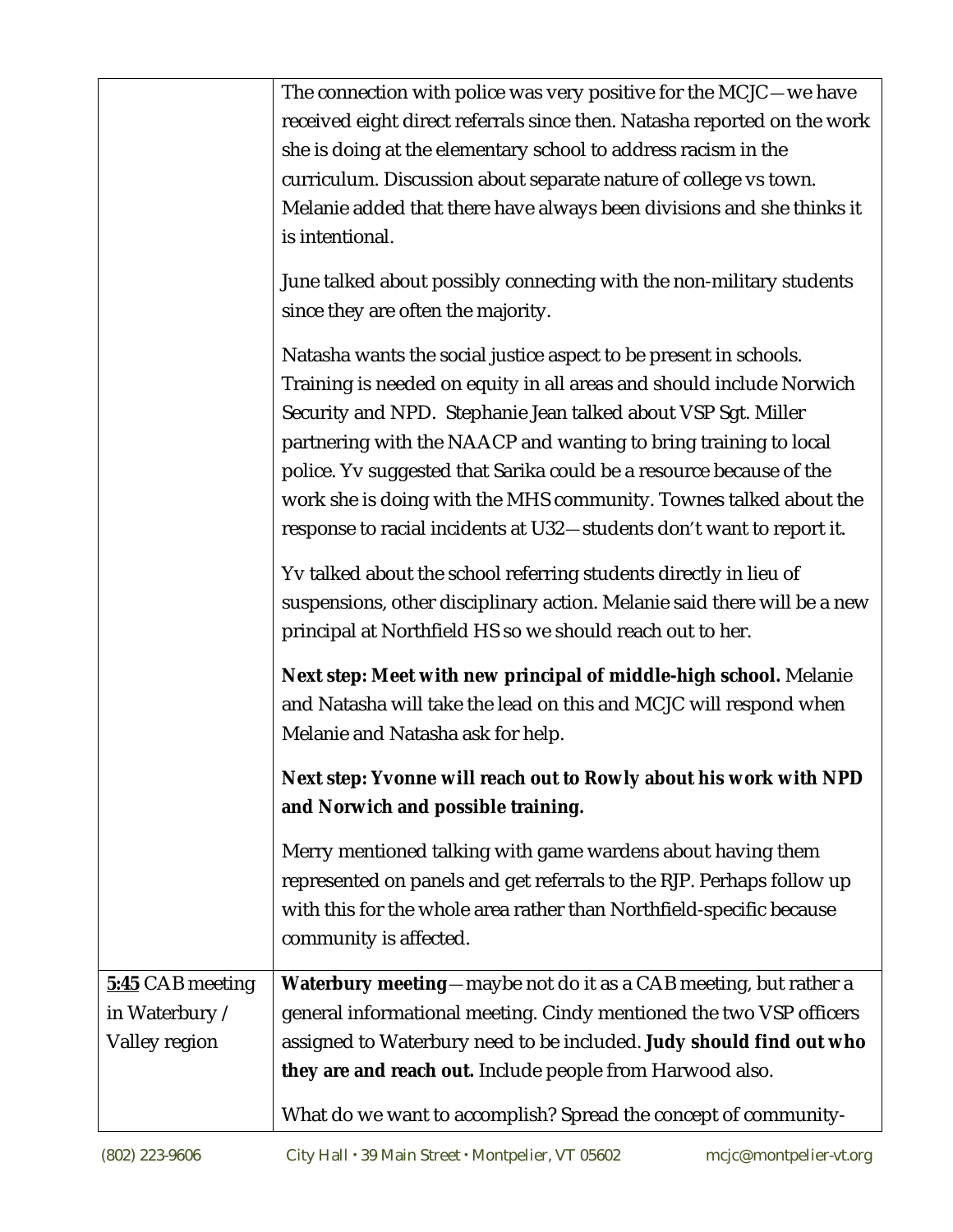|                        | based action to embrace restorative practices. Label it "Washington<br>West." Waitsfield, Warren, Fayston, Duxbury, Waterbury, Waterbury |
|------------------------|------------------------------------------------------------------------------------------------------------------------------------------|
|                        | Center. Meet at Harwood? Jody might be able to help with contacts at                                                                     |
|                        | the school. Try to uncover <b>specific issues</b> that are important to all the                                                          |
|                        | communities and promote the meeting that way.                                                                                            |
|                        | Try to pull it together for a September meeting.                                                                                         |
|                        | 6:15 CJC operations • State of statewide CJC issues                                                                                      |
| updates                | DOC is studying the viability of Work Crew after finding out that the                                                                    |
|                        | Senate passed a [resolution/bill/?] to put it under the CJC.                                                                             |
|                        | MCJC's training of youth for RJ                                                                                                          |
|                        | Two students are trained - CAB members Townes and Nora. MCJC will                                                                        |
|                        | strive to train at least 5 students annually.                                                                                            |
|                        |                                                                                                                                          |
|                        | Referral #s and other data                                                                                                               |
|                        | Stephanie Jean talked about what they are doing to encourage                                                                             |
|                        | reparative conditions in sentencing. Judge Mary Morrissey will                                                                           |
|                        | continue in Barre, so there will be continuity.                                                                                          |
|                        | To do: Judy email all volunteers about needing more volunteers for                                                                       |
|                        | panels.                                                                                                                                  |
| <b>6:35</b> Succession | Discuss anticipated need<br>$\bullet$                                                                                                    |
| planning               | Succession: Tony is leaving in April 2020. Yv will be leaving in June                                                                    |
|                        | 2020. Judy is less certain of her date.                                                                                                  |
|                        | Consider CAB's desired outcome & role                                                                                                    |
|                        | To do: review the Director Job Description at the next meeting to be                                                                     |
|                        | sure it is still accurate and reflects what all want in the position.                                                                    |
|                        | CAB needs to be strong and well-functioning when the change takes                                                                        |
|                        | place. Discuss in October what it will take to keep the CAB vibrant.                                                                     |
|                        |                                                                                                                                          |
| <b>6:50</b> Next steps | Identify any follow up actions, agenda items for next meeting                                                                            |
|                        | Meeting in September in Washington West will be separate from the                                                                        |
|                        | fall CAB business meeting.                                                                                                               |
|                        | October CAB Meeting: Director job description, check in on Northfield                                                                    |